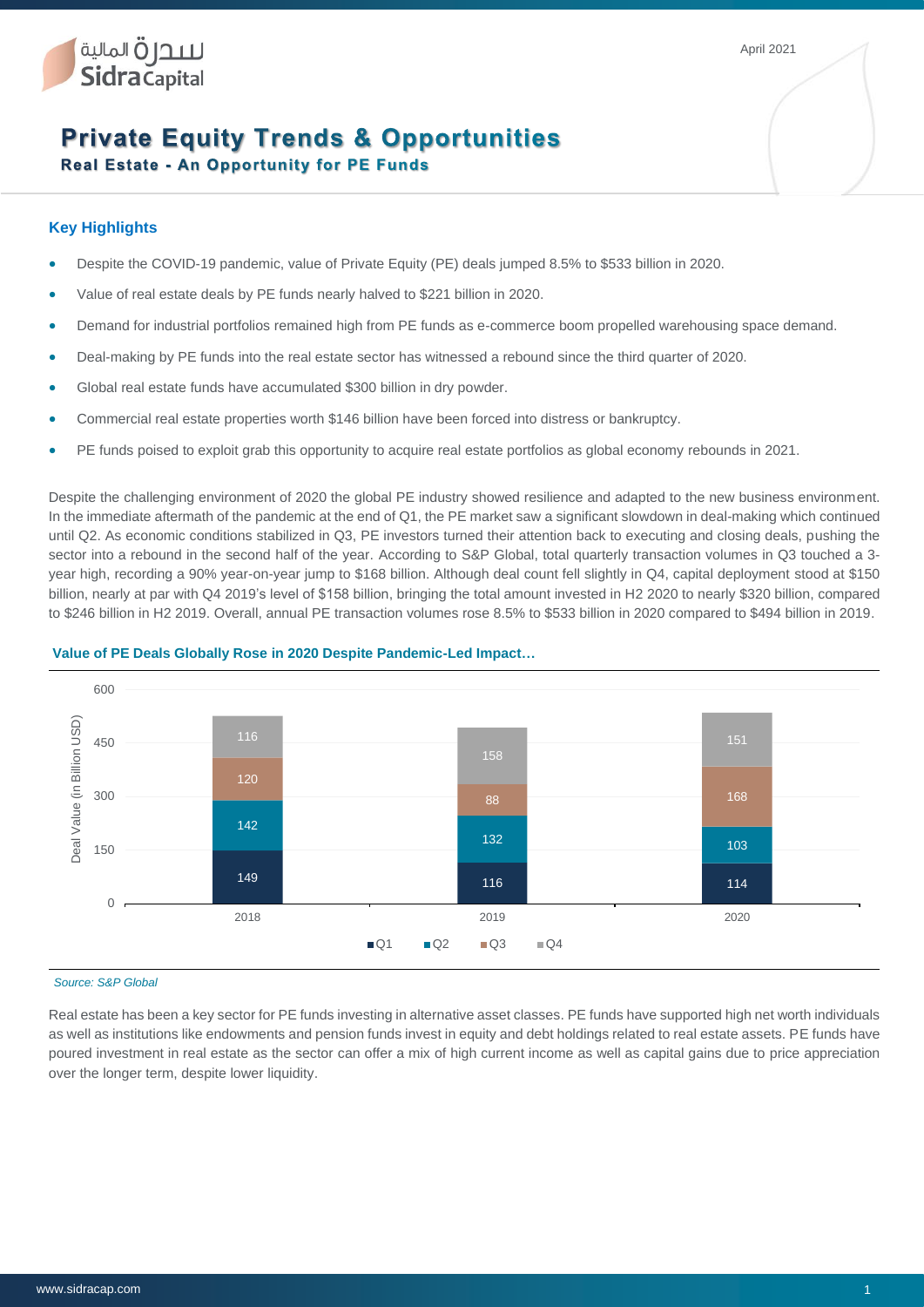

#### **…But Value of PE Real Estate Deals Took a Hit During the Year**



*Source: Preqin, Bloomberg*

According to Preqin, the number of deals completed by global private equity real estate (PERE) funds plummeted to 5,979 in 2020 from 9,848 in 2019, while the total aggregate value of real estate deals fell to \$221 billion from \$410 billion in 2019. Moreover, the total capital raised by PERE funds plunged more than a third to \$118.4 billion in 2020, as the global economy was battered due to the pandemic. However, within the sector there are clear clear winnders and losers. Industrial real estate market was the most sought-after segment, with PE funds including Blackstone Real Estate Income Trust, KKR, Hines Global Income Trust, competing to acquire industrial portfolios. This demand was driven by the COVID-19 e-commerce boom which led to higher demand for warehousing space as well resiliance demonstrated by the segment during the pandemic.

## **Recent Jump in Activity from PE Funds is Stirring Real Estate Sector Back to Life**

Since the third quarter of 2020, there has been a strong uptick in the deal-making activity by PE funds in the real estate space, which is raising investor hopes that the sector could recover faster than expected in the near term. Below are few deals made by top PE firms recently in the real estate market:

| <b>Private Equity Fund</b>                                                      | <b>Acquisition Target</b>                              | <b>Property Type</b> |
|---------------------------------------------------------------------------------|--------------------------------------------------------|----------------------|
| Blackstone Capital Partners (BCP) and<br>Blackstone Real Estate Partners (BREP) | Bourne Leisure Ltd.                                    | Hotels/Entertainment |
| Lone Star Europe                                                                | McCarthy & Stone Plc                                   | Residential          |
| PIMCO Bravo Strategies III and NewRiver REIT                                    | The Moor Mall                                          | Retail               |
| KKR & Co.                                                                       | Great Portland Estates Plc (5.3%<br>stake acquisition) | Office               |
| <b>Brookfield Asset Management</b>                                              | British Land Co. (2.2% stake<br>acquisition)           | Office/Retail        |

## **2021 Provides a New Opportunity for PE Funds to Capitalize on Real Estate Sector**

The rollout of vaccines has given rise to cautious optimism that the global economy will improve in the second half of the year as lockdowns can be lifted, despite the real estate investment activity remaining below pre-pandemic levels. According to Preqin, buyout firms' global real estate funds have accumulated more than \$300 billion of dry powder, indicating of the opportunity for the real estate sector to capitalize on the ongoing economic rebound. Moreover, the availability of debt at low interest rates will continue to lend support to real estate funds, while investors will continue to be attracted to sector because of its ability to generate income. According to the Hodes Weill & Associates' 2020 Institutional Real Estate Allocations Monitor, globally investors targeted a 10.6% allocation to real estate in 2020, which was 8.9% in 2013 and is expected to rise to 10.9% in 2021.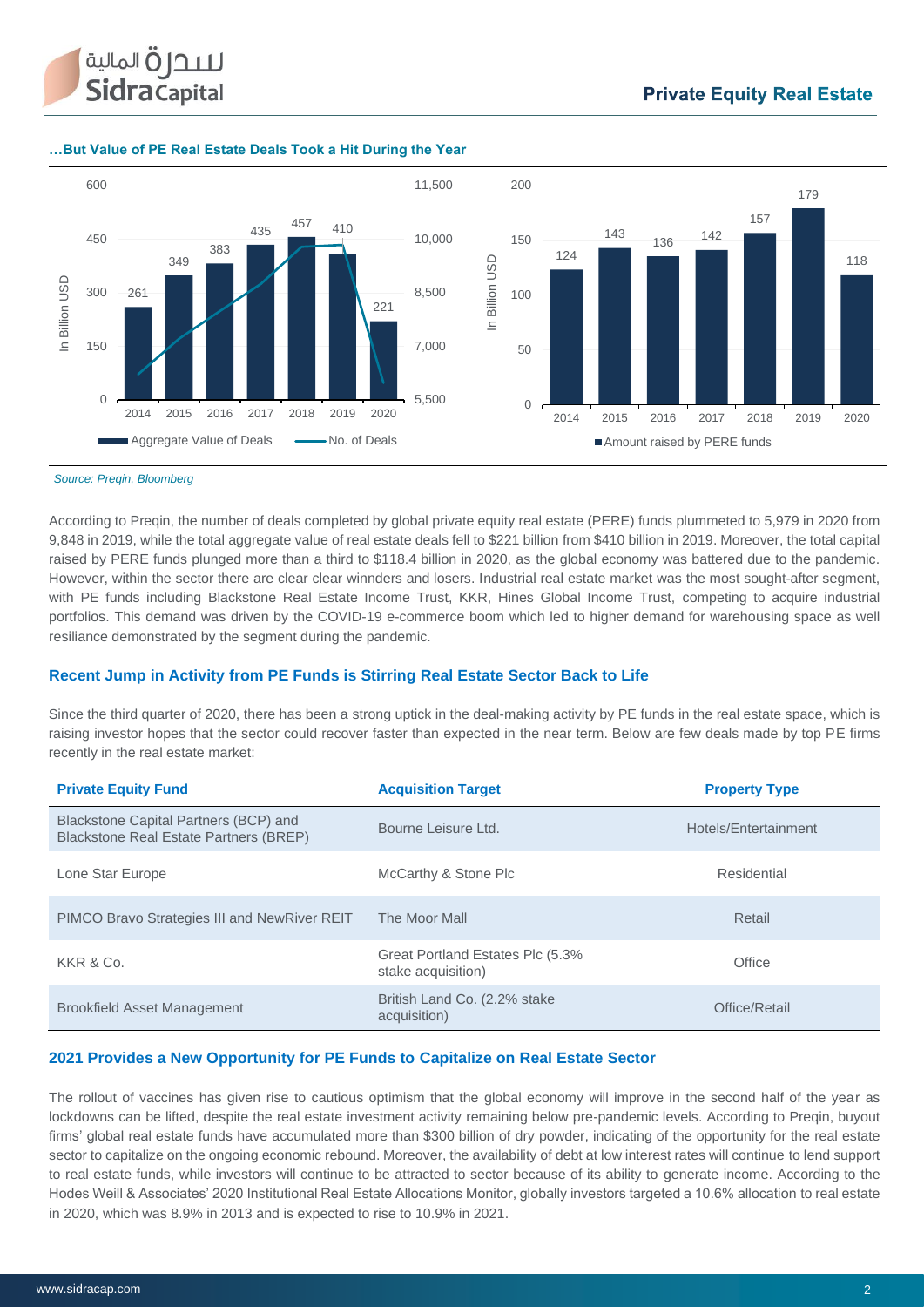

#### **Target allocations into real estate has jumped to 10.6% in 2020 from 8.9% in 2013**



*Source: Hodes Weill & Associates*

Lockdowns pushed nearly \$146 billion of commercial real estate into distress, serious risk of bankruptcy or default by the end of last year as incomes of hotels, leisure parks and malls dried up due restrictions put in place to combat COVID-19. However, government support and bank forbearance, which saw banks offer breaks of up to 18 months, helped keep delinquency rates low and distressed assets temporarily out of the market.

That said, with nearly \$430 billion of commercial real estate debt coming due this year and fading government support, we expect to see attractive real estate opportunities arise throughout the year and increased investment activity by PE funds in 2021 and beyond. In particular, and directly as a result of global vaccine rollouts gathering steam, we anticipate hotels, student accommodation and other travel and entertainment assets to be transacted in a significant way during the latter half of this year.

Additionally, the global economic recovery, along with low prevailing interest rates, will prompt asset managers and capital allocators to contemplate their investment strategies and reconsider allocations to the real estate sector. The Industrial real estate segment, in particular, will continue to grow in attraction driven significantly by the ever increasing demand for warehouse space as the structural behavioral shift from buying offline to online gathers pace.

Notwithstanding our optimism in the medium to longer term, we see the resurgence of COVID-19 infections and emergence of new virus variants as near-term headwinds.